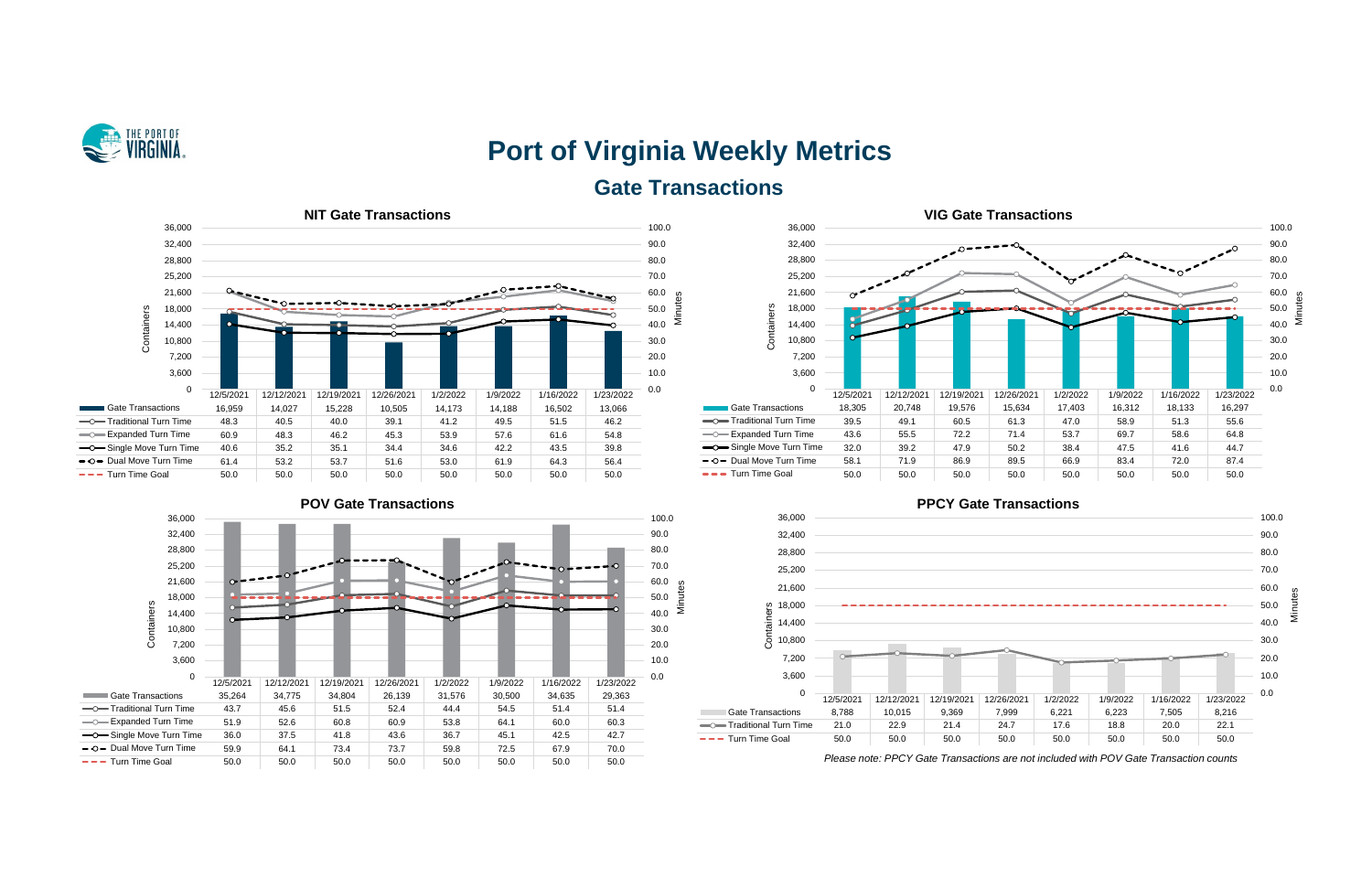

# **Truck Reservation System and Hourly Transactions**







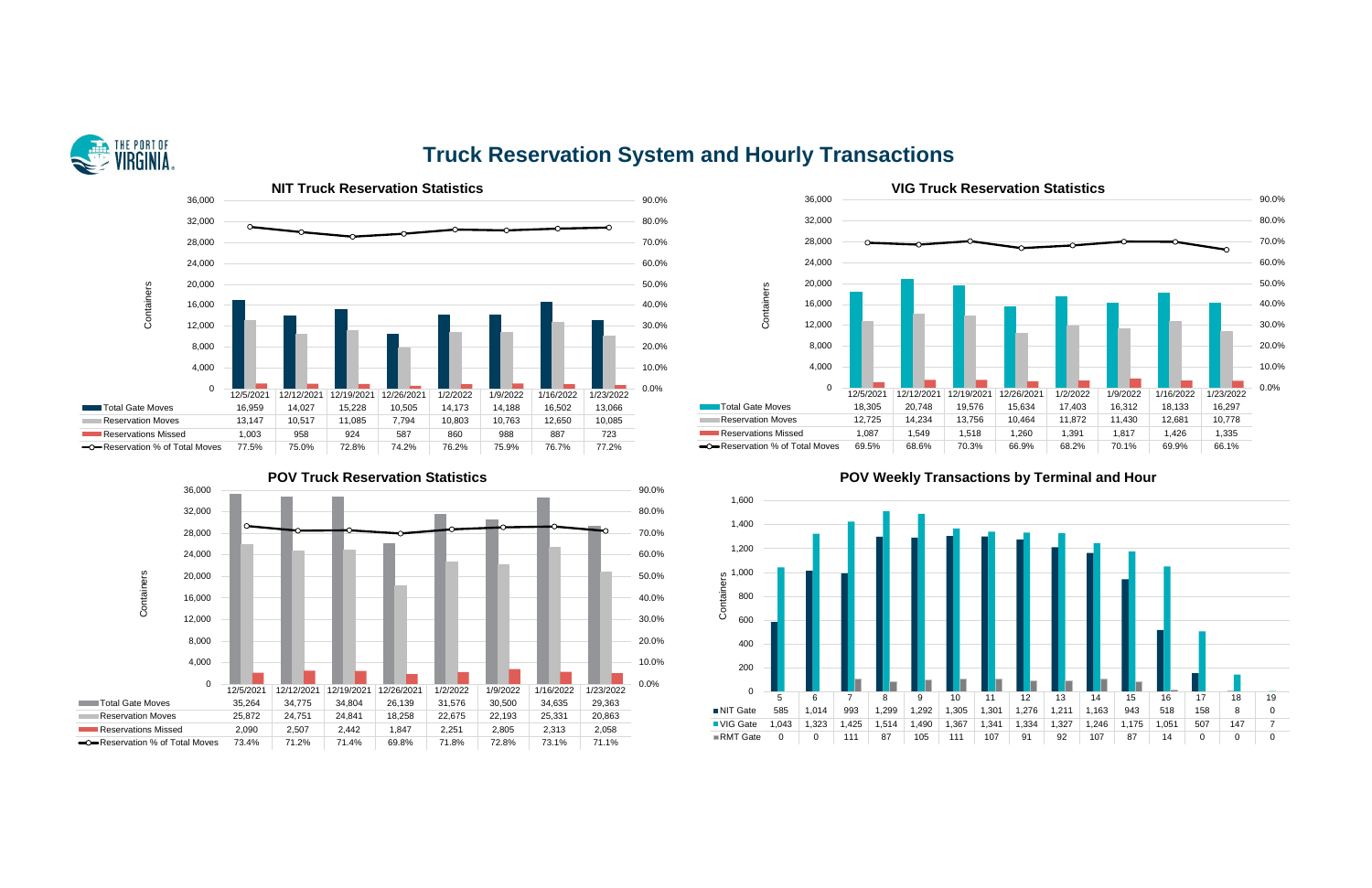

# **Gate Containers and Dwell**







# **Cate Transactions Gate Containers and Dwell**